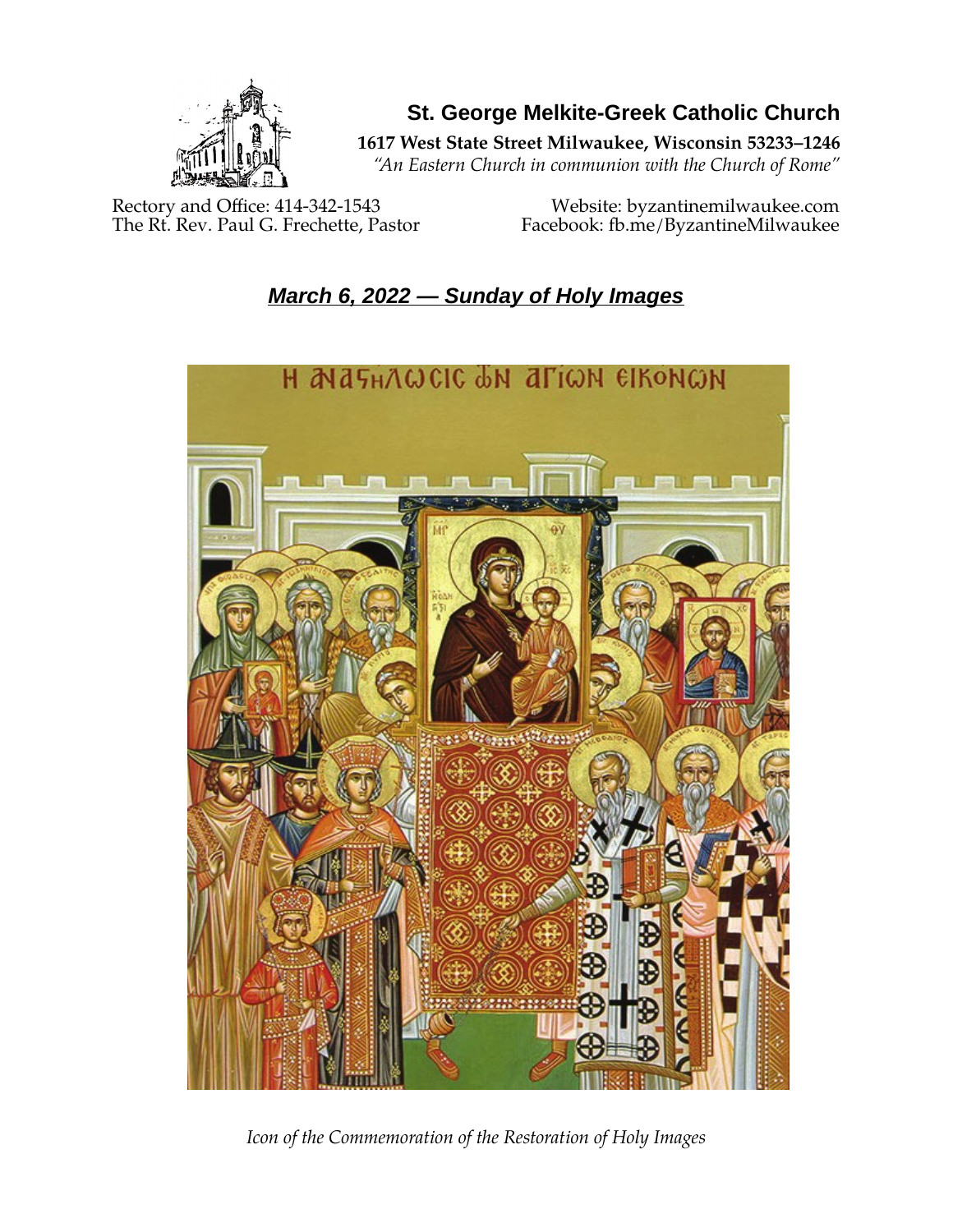March 6, 2022 — Sunday of Holy Images

# **St. George Melkite-Greek Catholic Church**

**1617 West State Street Milwaukee, Wisconsin 53233–1246**

*"An Eastern Church in communion with the Church of Rome"* Rectory and Office: 414-342-1543 Website: [byzantinemilwaukee.com](https://byzantinemilwaukee.com/) The Rt. Rev. Paul G. Frechette, Pastor Facebook: fb.me/ByzantineMilwaukee

# *Divine Liturgy*

*Livestreams and recordings of services on the parish's Facebook page: [facebook.com/pg/Byzan](https://www.facebook.com/pg/ByzantineMilwaukee/videos/)[tineMilwaukee/videos/.](https://www.facebook.com/pg/ByzantineMilwaukee/videos/) An account is not needed.*

- **After Liturgy:** Forty-day memorial and mercy meal for Margaret Littlefield, mother of Fr. Philaret
- **Intention:** Happy and eternal repose of the soul of Fr. JOSEPH Kozlowski (req. by Fr. Philaret)

#### **Hymns**

**Troparion of the Resurrection (Tone 8):**O Merciful One, Who came down from on high and endured burial for three days in order to save us from suffering. O our Life and our Resurrection, glory to you.

**Troparion of St. George:** St. George: O Great among the saints and glorious martyr, George, since you are a deliverer of captives, a doctor for the sick and a noble attendant to kings, intercede for us to Christ God, that he may save our souls!

**Kontakion of the Annunciation:** Triumphant leader to you belongs our prize of victory! And since you saved us from adversity, we offer you our thanks. We are

your people O mother of God! So as you have that invincible power, continue to deliver us from danger that we may cry out to you Hail, O Virgin and bride ever pure.

**Hirmos:** In you, O full of grace, all creation exults, the hierarchy of angels together with the race of men: in you, sanctified Temple, spiritual Paradise, Glory of virgins of whom God took flesh from whom our God who exists before the world, became a child! For He has made your womb his throne, making it more spacious than the heavens. In you, O Woman full of grace, all creation exults: glory to you!

**Prokimenon:** Blessed are you, O Lord, God of our fathers, and your name is worthy of praise and glorious forever.

*Stichon:* For you are just in all you have done to us, and all your works are true and your ways right.

**Apostolic Reading:** Hebrews 11:24-26

Brethren, by faith Moses, when he was grown up, denied he was a son of Pharaoh's daughter (CF. Ex, 2: 11)―choosing to be afflicted with God's people rather than to have the enjoyment of sin for a time, estimating the indignities suffered by Christ to be of greater value than the Egyptians' treasures (Cf. Ex.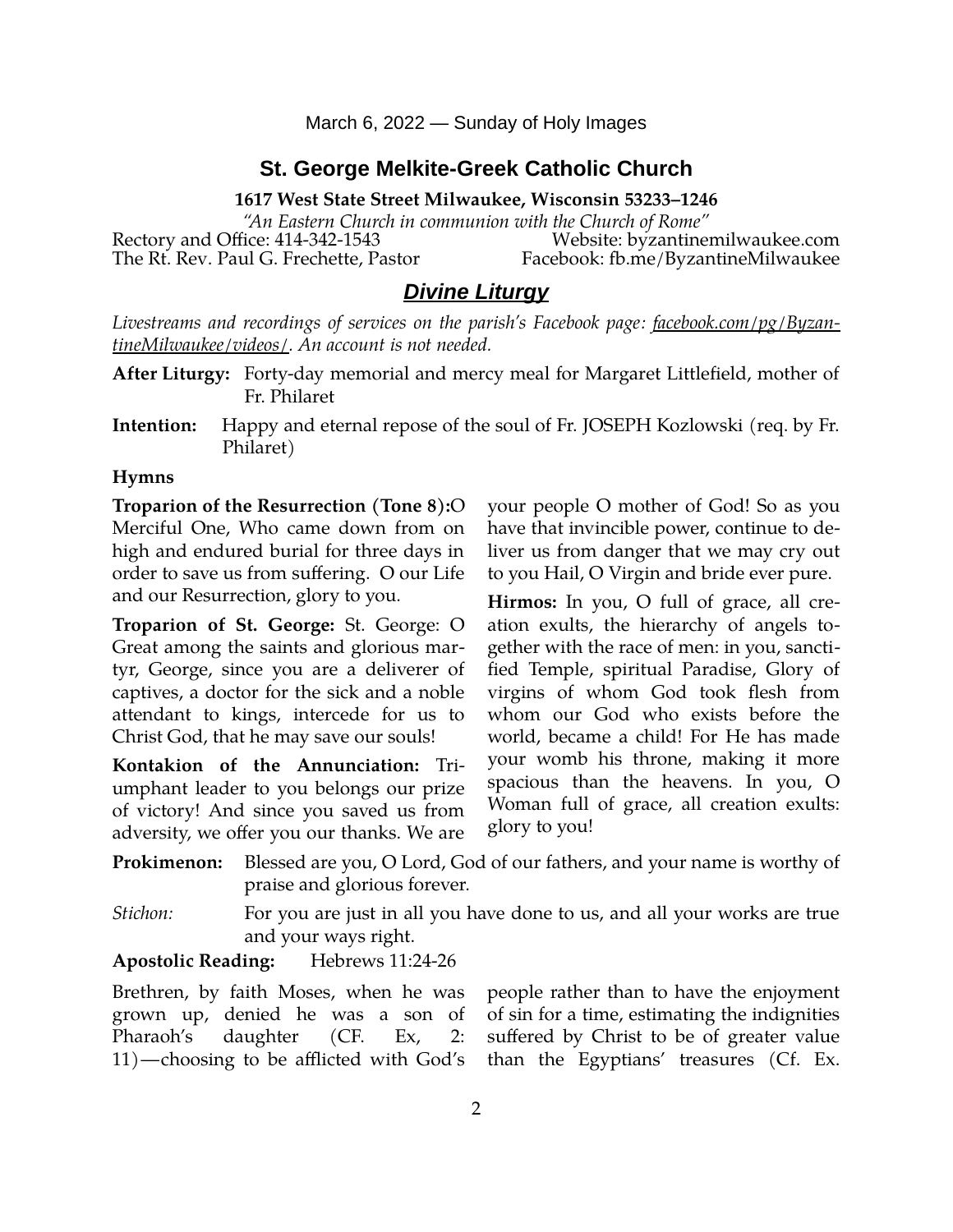2:32): for he was considering the reward. By faith he left Egypt not fearing the king's wrath: for he persevered as if he were seeing the One who cannot be seen. By faith, he celebrated the Passover and the sprinkling of blood, so that the one who destroyed the first-born might not touch these. By faith, they passed through the Red Sea, as through dry land―whereas the Egyptians attempting it were swallowed up. By faith, the walls of Jericho fell after people had gone around them for seven days. By faith, Rahab the prostitute who had received the spies in peace did not perish with the unbelievers.

And what more shall I say? For time will be too short to speak of Gideon, of Barac, of Samson, of Jephthah, of David and of Samuel and the prophets, who by faith conquered kingdoms, wrought justice, obtained the fulfillment of promises, stopped

the mouths of lions, quenched the violence of fire, escaped the edge of the sword, recovered strength from weakness, became valiant in battle routed foreign armies.

Women had their dead restored to them through resurrection. Others were tortured, refusing to yield for their release, in order to obtain a better resurrection. Others again suffered mockery and blows, even chains and jailing. They were stoned, cut to pieces, put to the question, killed by the sword. They went about in sheepskins and goatskins, destitute, distressed, afflicted (of whom the world was not worthy), wandering in deserts, mountains, caves and holes in the ground.

And none of these, despite the positive witnessing of faith, received what was promised, for God had something better in store for us, so that they were not to reach their final perfection without us.

- **Alleluia:** Moses and Aaron were among his priests and Samuel among those who called upon his name.
- *Stichon:* They called upon the Lord, and he answered them; from the pillar of cloud he spoke to them.
- **Gospel:** "Can anything good come from Nazareth?" Jn 1:43-51

At that time Jesus was about to leave for Galilee, and he found Philip. And Jesus said to him, "Follow me." Now Philip was from Bethsaida, the town of Andrew and Peter. Philip found Nathanael and said to him, "We have found the one of whom Moses in the Law and the Prophets wrote, Jesus the son of Joseph of Nazareth." And Nathanael said to him, "Can anything good come out of Nazareth?" Philip said to him, "Come and see." Jesus saw Nathanael coming to him and said of him,

"Look, a true Israelite in whom there is no guile!" Nathanael said to him, "Where do you know me from?" Jesus answered him and said to him, "Before Philip called you, when you were under the fig tree, I saw you." Nathanael answered him and said, "Rabbi, you are the Son of God, you are King of Israel." Answering, Jesus said to him, "Because I said to you that I saw you under the fig tree, you believe. Greater things than these shall you see." And he said to him, "Amen, amen, I say to you,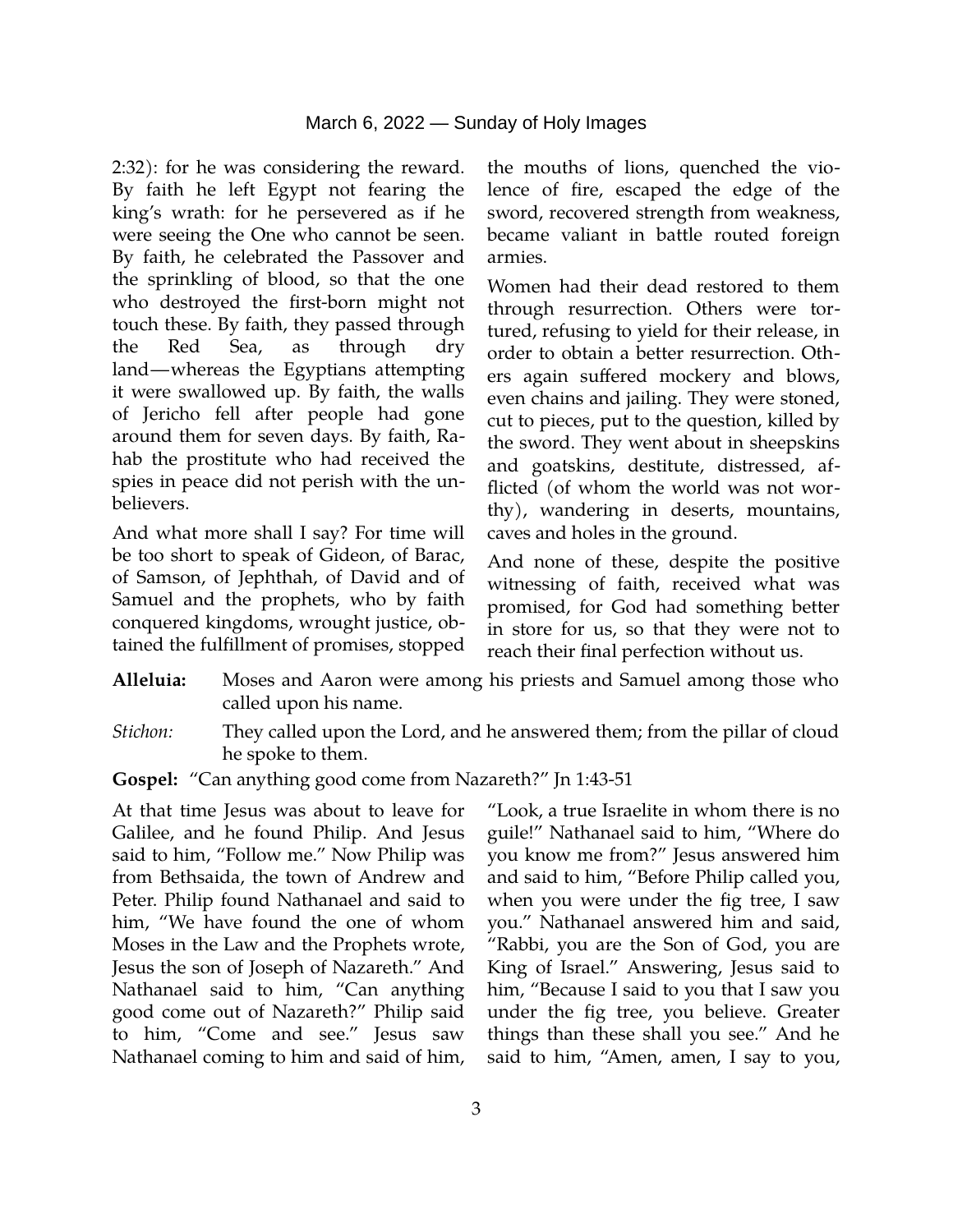#### March 6, 2022 — Sunday of Holy Images

you shall see heaven opened, and the an- gels of God ascending and descending

upon the Son of Man."

#### **Stewardship**

Last Sunday: candles=\$3.00; ordinary collections=\$525.00. Thanks for your generosity!

Owed to eparchy (assessment, retirement and medical insurance; last updated February 12, 2022): \$36,025

Want to automate donations? One-time or monthly payments via **PayPal**: [byzantinemil](https://byzantinemilwaukee.com/donate/)[waukee.com/donate.](https://byzantinemilwaukee.com/donate/) Use your bank's **online billpay** (payee information): St. George's Syrian Congregation · 1617 W State St · Milwaukee, WI 53233-1246; phone: (414) 342- 1543; email: [info@byzantinemilwaukee.com](mailto:info@byzantinemilwaukee.com).

#### **Prayer List**

Please remember—All those who are sick and in need: Alice Herro\*, Nick Langenfeld, Barb Moden (sister of Jan Taylor), Eva Nora (niece of the Noras), Bob Peterson, Joe Radanovich, the Rebholz family, Eva Saseen (Theresa and Janelle Herro's niece), Jan Taylor, Kathy Tomaz, John Zambo and Kathy Zambo. For those we have been asked to pray for: Justin & Krysten Hager (Jan Taylor). For those who have died: Margaret Littlefield (mother of Fr. Philaret).

\* Please particularly remember Alice Herro who has been having health issues recently.

|                          | <b>Wednesday:</b> 6pm Presanctified Liturgy |
|--------------------------|---------------------------------------------|
| Friday:                  | 6pm Akathist Service                        |
| Saturday:                | Before Bed, Set Clock Ahead 1 Hour          |
| Sunday:                  | Second Sunday of Lent                       |
|                          | 2am Start of Daylight Savings Time          |
|                          | 10:30am Divine Liturgy                      |
|                          | <b>Coming Up</b>                            |
| March 25 <sup>th</sup> : | Annunciation of the Mother of God           |

Pancake Breakfast

# **Schedule for This Week**



April 17<sup>th</sup>: Holy Resurrection

April 10<sup>th</sup>: Palm Sunday

# **Practical Suggestions for Fasting**

Fasting, like prayer, is something we can grow into. If you are not accustomed to fasting, it can be helpful to begin at one level and deepen your practice as your grow in your life in Christ. The following plan might be helpful.

**Beginning level:** On Wednesdays and Fridays do not eat any meat and offer a brief prayer several times throughout the day. During the fasting seasons of Great Lent and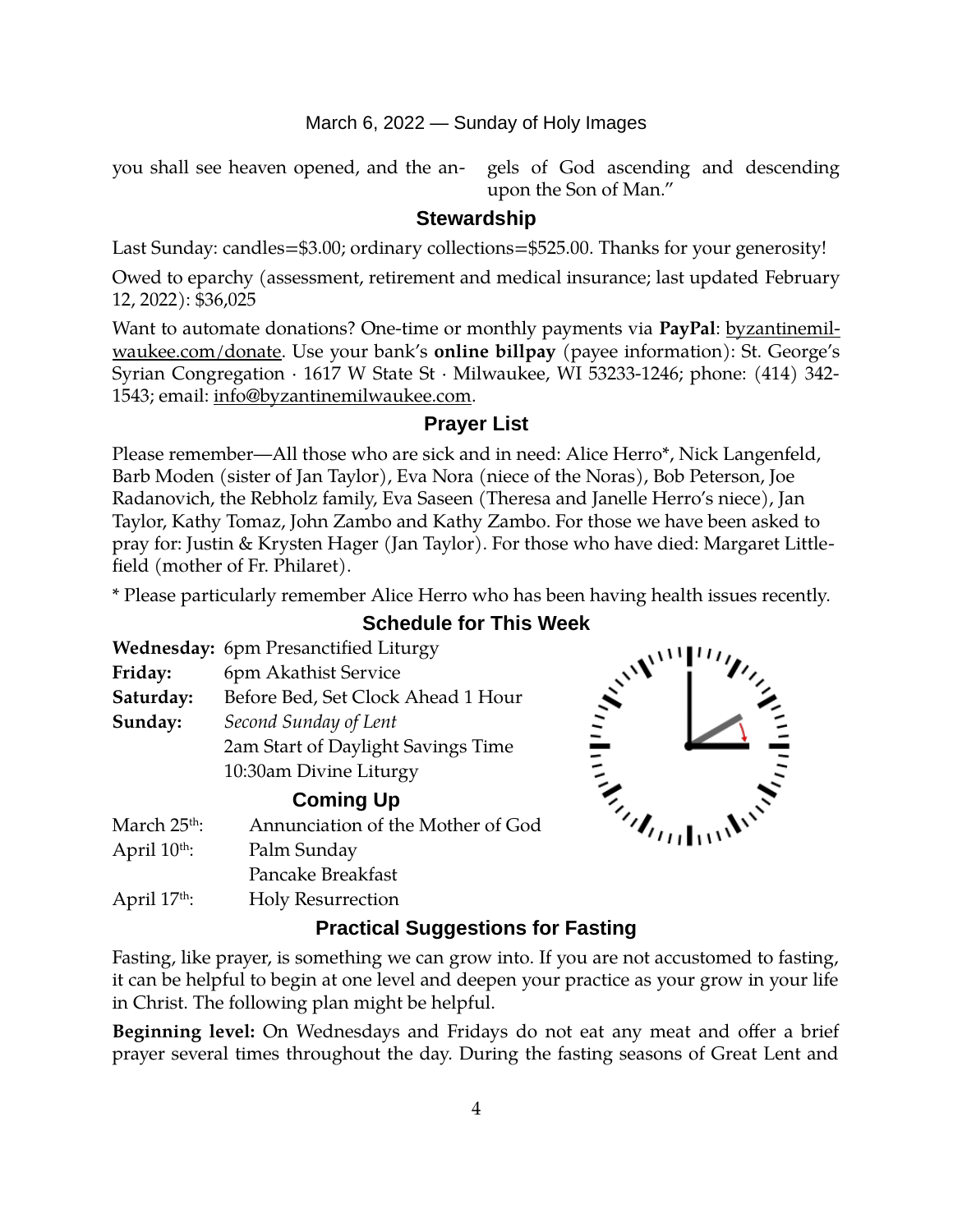March 6, 2022 — Sunday of Holy Images

the Dormition Fast, attend at least one Leneten Service each week. Before the Presanctified Liturgy during Great Lent, do not eat anything for several hours.

**A deeper level:** In addition to the above, on fast days, do not eat anything before noon and no meat thereafter. Keep additional fast days during the fasting seasons. During Great Lent, in addition to avoiding meat on Wednesdays and Fridays, also avoid dairy products. Attend two Lenten Services weekly and preform some act of charity each day

**A further level:** In addition to the above, keep each day in the fasting seasons as a fast day. Attend all the Divine Services during the fasting seasons. Replace entertainments such as TV, movies, shopping, etc. with prayer, spiritual reading and acts of charity.

# **Winter Weather**

Please take care with winter weather. Even if services are not canceled, only come if it is safe for you to travel.

#### **[COVID-19](mailto:j1ordan2000@yahoo.com)**

According to the Milwaukee Health Department, the best way to stop the community spread of COVID-19 is to take preventative action to protect yourself and others:

- Get a COVID-19 vaccine as soon as you can [\(city.milwaukee.gov/CovidVax\)](https://city.milwaukee.gov/CovidVax). Vaccines are safe and readily available at walk-in clinics throughout the community for anyone over the age of 12 years old.
- Wear a mask that covers your nose and mouth to help protect yourself and others, and stay at least 6 feet apart from others who don't live with you.
- Avoid crowds and poorly ventilated indoor spaces, and improve ventilation whenever possible.
- Wash your hands often with soap and water. Use hand sanitizer if soap and water aren't available.

More information is available from the health department: [city.milwaukee.gov/coron](https://city.milwaukee.gov/coronavirus)[avirus](https://city.milwaukee.gov/coronavirus)

# **Triumph of the True Faith**

In one of the old churches of Istanbul, Turkey formerly Constantinople), the local people had the habit of coming in and bowing to the back wall of the spacious church. No one knew why people did this, since the sanctuary was at the other end of the church. When the old church was renovated it was discovered that concealed beneath the centuries-old layers of drab plaster and paint was a beautiful icon of the Mother of God. Further investigation into the matter confirmed that the people had a local custom of revering the sacred icon even after it had been covered over with plaster by the non-Christian people